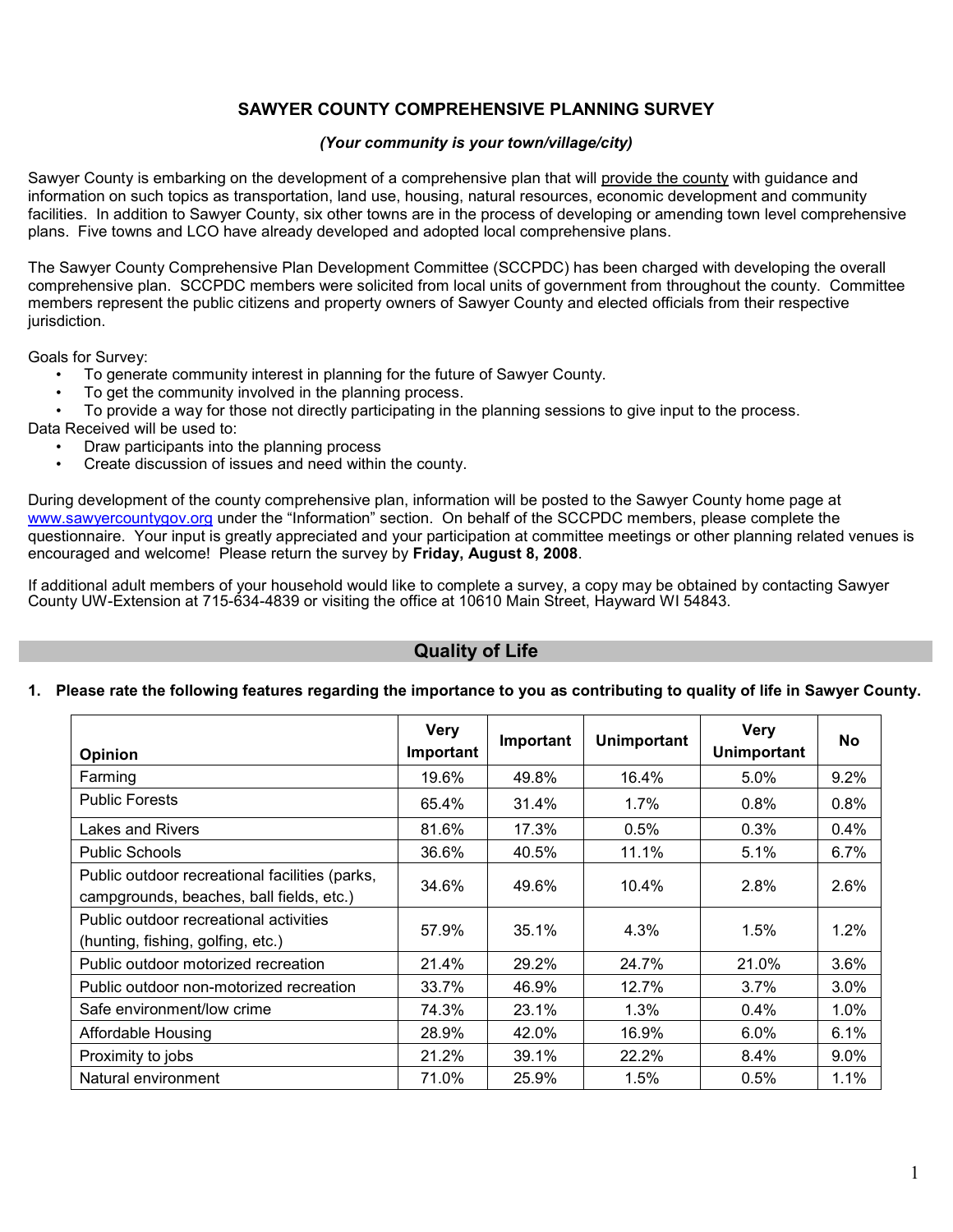### **2. The quality of life in Sawyer County is (circle one)**

| <b>Excellent</b> | Good      | Average | ™air | Poor |  |
|------------------|-----------|---------|------|------|--|
| .6%              | 1%<br>∶ מ | .4%     | 4.9% | .0%  |  |

### **Natural Resources**

### **1. How would you rate the overall condition of the following resources in Sawyer County?**

|                                             | <b>Excellent</b> | Good  | Average | Fair  | Poor |
|---------------------------------------------|------------------|-------|---------|-------|------|
| Lakes<br>a.                                 | 30.0%            | 53.7% | 13.0%   | 2.3%  | 1.0% |
| <b>Rivers and Streams</b><br>b <sub>1</sub> | 29.2%            | 54.3% | 13.2%   | 2.5%  | 0.8% |
| Groundwater<br>C.                           | 21.5%            | 51.4% | 21.6%   | 3.8%  | 1.6% |
| Wetlands<br>d.                              | 18.5%            | 52.2% | 24.7%   | 3.9%  | 0.6% |
| Farmlands<br>e.                             | 7.8%             | 38.2% | 38.3%   | 13.0% | 2.7% |
| <b>Wildlife Habitat</b><br>f.               | 30.8%            | 52.6% | 13.5%   | 2.5%  | 0.6% |
| Forests/Woodlands<br>g.                     | 34.2%            | 51.6% | 11.2%   | 2.3%  | 0.6% |
| Night Sky<br>h.                             | 50.8%            | 38.6% | 7.8%    | 1.9%  | 0.9% |
| Air Quality<br>ı.                           | 51.0%            | 42.1% | 5.5%    | 1.2%  | 0.2% |

### **2. Are the following Sawyer County resources being protected?**

|                                         | <b>Very</b><br><b>Adequate</b> | Adequate | Inadequate | <b>Very</b><br>Inadequate | No<br><b>Opinion</b> |
|-----------------------------------------|--------------------------------|----------|------------|---------------------------|----------------------|
| Lakes                                   | 17.5%                          | 58.8%    | 18.1%      | 2.2%                      | 3.3%                 |
| <b>Rivers and Streams</b>               | 17.2%                          | 62.4%    | 14.0%      | $1.6\%$                   | 4.8%                 |
| Groundwater                             | 13.9%                          | 61.8%    | 14.1%      | 1.3%                      | 8.8%                 |
| Wetlands                                | 14.7%                          | 61.4%    | 14.0%      | 1.6%                      | 8.4%                 |
| Farmlands                               | 9.9%                           | 61.6%    | 11.5%      | 1.5%                      | 15.5%                |
| <b>Wildlife Habitat</b>                 | 18.8%                          | 64.1%    | 10.9%      | 1.6%                      | 4.7%                 |
| Forests/Woodlands                       | 19.7%                          | 61.8%    | 11.9%      | 2.2%                      | 4.5%                 |
| Night Sky                               | 26.0%                          | 57.8%    | 6.6%       | 1.8%                      | 7.7%                 |
| <b>Air Quality</b>                      | 25.7%                          | 62.4%    | 5.5%       | $0.6\%$                   | 5.8%                 |
| Natural Resources from Invasive Species | 9.4%                           | 47.4%    | 28.0%      | 7.0%                      | 8.2%                 |

## **Cultural Resources**

**1. Please rate the importance of cultural and historic resources in Sawyer County to you. (Circle One)**

| Very<br>Important | Important | Unimportant | Verv<br><b>Unimportant</b> | No<br>Opinion |  |
|-------------------|-----------|-------------|----------------------------|---------------|--|
| 18.8%             | 55.8%     | 15.1%       | $3.2\%$                    | 7.2%          |  |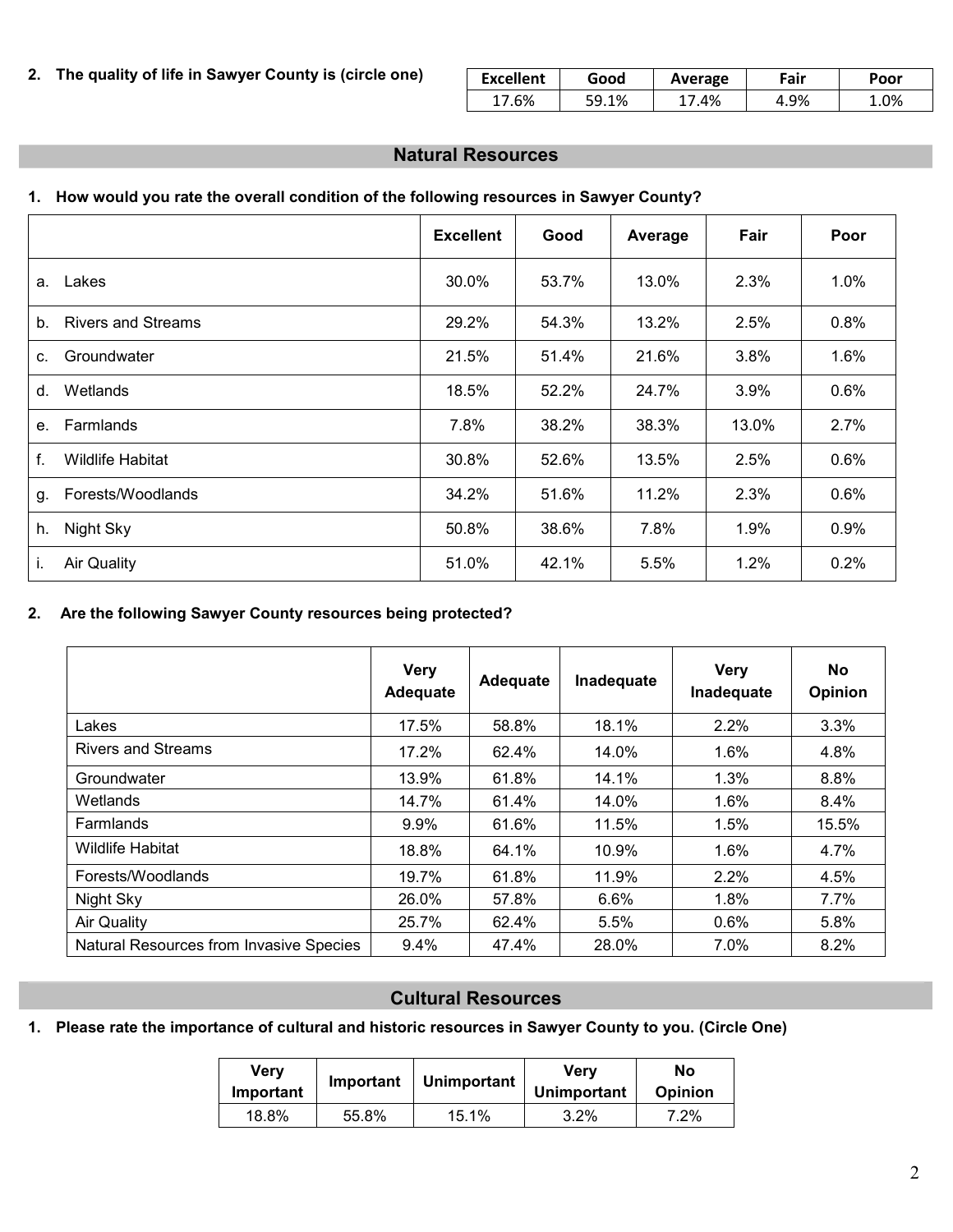### **2. Please check the importance of preserving the following types of cultural resources in Sawyer County.**

|                                                                           | <b>Very</b><br>Important | Important | <b>Unimportant</b> | <b>Very</b><br><b>Unimportant</b> | No.<br>Opinion |
|---------------------------------------------------------------------------|--------------------------|-----------|--------------------|-----------------------------------|----------------|
| Local culture & heritage (ethnicity,<br>languages, festivals/events etc.) | 25.5%                    | 48.9%     | 16.3%              | $3.8\%$                           | 5.5%           |
| Burial/archeological sites                                                | 22.7%                    | 47.5%     | 19.1%              | $4.4\%$                           | 6.3%           |
| Historic buildings                                                        | 25.4%                    | 53.9%     | 13.9%              | 2.1%                              | 4.8%           |
| Building or objects with architectural<br>significance                    | 19.5%                    | 51.8%     | 19.6%              | $3.1\%$                           | 5.9%           |
| Scenic views                                                              | 48.6%                    | 43.8%     | 4.0%               | $0.9\%$                           | 2.7%           |
| <b>Rustic Roads</b>                                                       | 37.8%                    | 43.9%     | 13.2%              | $1.6\%$                           | 3.5%           |
| Local Lore                                                                | 25.5%                    | 50.6%     | 14.9%              | $2.6\%$                           | 6.4%           |
| <b>Historic communities</b>                                               | 21.6%                    | 52.2%     | 16.4%              | 3.0%                              | 6.8%           |

## **Housing**

### **1. The following types of housing should be expanded in Sawyer County.**

|                                  | <b>Strongly</b><br>Agree | Agree | <b>Disagree</b> | <b>Strongly</b><br><b>Disagree</b> | No<br>Opinion |
|----------------------------------|--------------------------|-------|-----------------|------------------------------------|---------------|
| Single-family housing            | 23.0%                    | 46.8% | 10.5%           | 3.2%                               | 16.5%         |
| Mobile home parks                | 2.2%                     | 10.0% | 37.8%           | 36.9%                              | 13.1%         |
| Multi-family housing             | 5.2%                     | 32.1% | 29.3%           | 17.7%                              | 15.8%         |
| Housing for low-income           | 12.5%                    | 35.2% | 21.5%           | 16.1%                              | 14.7%         |
| Senior housing                   | 28.6%                    | 50.4% | 5.4%            | 2.8%                               | 12.8%         |
| Starter (first time buyer) homes | 18.1%                    | 48.7% | 12.1%           | 5.0%                               | 16.1%         |

### **Transportation**

### **1. Please check the level of importance and level of satisfaction for the following transportation resources in Sawyer County:**

|                                                                                 |                   |           | <b>Level of Importance</b> |                          | <b>Level of Satisfaction</b> |                          |                  |                  |                          |                      |
|---------------------------------------------------------------------------------|-------------------|-----------|----------------------------|--------------------------|------------------------------|--------------------------|------------------|------------------|--------------------------|----------------------|
|                                                                                 | Very<br>Important | Important | Un-<br>important           | Very<br>Un-<br>important | No<br>Opinion                | Very<br><b>Satisfied</b> | <b>Satisfied</b> | Un-<br>satisfied | Very<br>Un-<br>satisfied | <b>No</b><br>Opinion |
| County and<br>State<br>Highways                                                 | 53.7%             | 44.1%     | 1.0%                       | 0.2%                     | 0.9%                         | 18.1%                    | 71.5%            | $6.9\%$          | 1.3%                     | 2.3%                 |
| Town roads                                                                      | 39.9%             | 57.2%     | 1.5%                       | 0.3%                     | 1.1%                         | 13.0%                    | 69.4%            | 12.8%            | 2.4%                     | 2.4%                 |
| <b>Bicycling</b><br>lanes/trails                                                | 21.7%             | 45.0%     | 19.1%                      | 5.7%                     | 8.4%                         | 5.4%                     | 40.5%            | 19.1%            | 7.1%                     | 27.8%                |
| <b>Public Rural</b><br><b>Transit Service</b><br>(i.e.<br>Namekagon<br>Transit) | 16.9%             | 37.0%     | 18.9%                      | 6.6%                     | 20.6%                        | 3.8%                     | 32.5%            | 10.7%            | 2.8%                     | 50.2%                |
| <b>Private Transit</b><br>Service (Taxi,<br>Bus, Vans,<br>etc.                  | 9.8%              | 37.4%     | 24.8%                      | 6.2%                     | 21.8%                        | 2.6%                     | 26.5%            | 13.7%            | 3.9%                     | 53.2%                |
| Pedestrian/Wa<br><b>Iking Trails</b>                                            | 25.1%             | 51.6%     | 12.2%                      | 3.5%                     | 7.6%                         | 5.4%                     | 46.6%            | 16.5%            | 5.1%                     | 26.5%                |
| Air Service                                                                     | 12.0%             | 32.3%     | 29.2%                      | 8.6%                     | 17.9%                        | 4.5%                     | 28.9%            | 12.6%            | 7.3%                     | 46.6%                |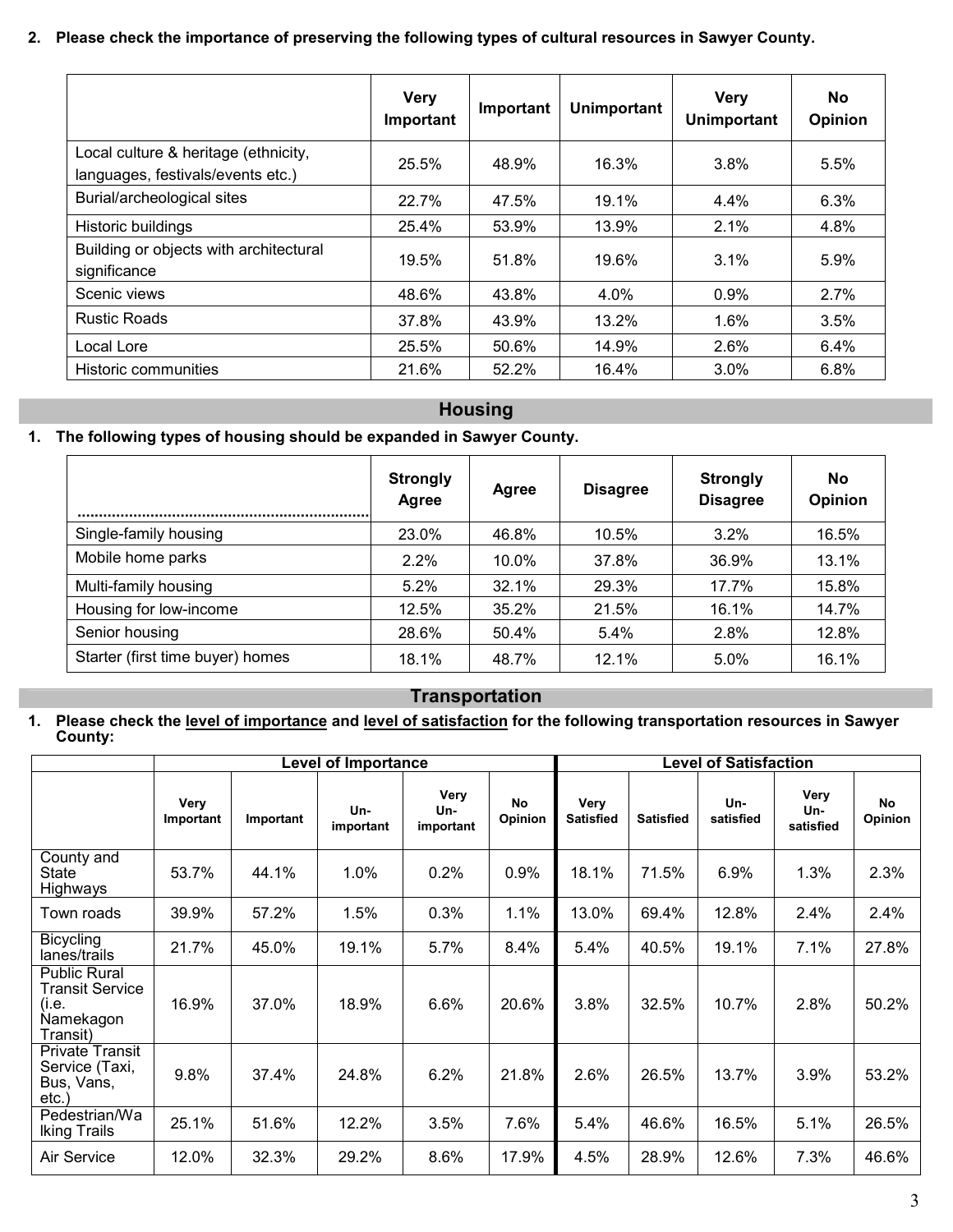### **Economic Development**

### **1. Please rate the following types of job opportunities you see desirable to Sawyer County.**

|                                   | <b>Highly</b><br><b>Desirable</b> | <b>Moderately</b><br><b>Desirable</b> | <b>Moderately</b><br>Undesirable | <b>Highly</b><br><b>Undesirable</b> | <b>No</b><br>Opinion |
|-----------------------------------|-----------------------------------|---------------------------------------|----------------------------------|-------------------------------------|----------------------|
| <b>Education related</b>          | 43.4%                             | 40.5%                                 | 3.6%                             | 1.3%                                | 11.2%                |
| Forestry related                  | 46.8%                             | 39.1%                                 | 4.1%                             | 0.6%                                | 9.5%                 |
| Professional related              | 39.5%                             | 42.7%                                 | 5.9%                             | 0.9%                                | 11.0%                |
| Light manufacturing/industrial    | 33.4%                             | 43.1%                                 | 9.6%                             | 3.0%                                | 10.8%                |
| Heavy manufacturing/industrial    | 16.7%                             | 30.0%                                 | 26.3%                            | 15.6%                               | 11.4%                |
| Retail related                    | 23.2%                             | 55.8%                                 | 9.4%                             | 1.8%                                | 9.8%                 |
| Recreation related                | 44.1%                             | 42.6%                                 | 3.9%                             | 0.9%                                | 8.4%                 |
| Service related                   | 35.0%                             | 48.7%                                 | 6.0%                             | 0.9%                                | $9.4\%$              |
| Building and construction related | 27.3%                             | 52.5%                                 | 8.6%                             | 1.6%                                | $9.9\%$              |
| Technology related                | 37.3%                             | 41.4%                                 | 8.3%                             | 1.5%                                | 11.4%                |
| Health care related               | 56.9%                             | 30.8%                                 | 2.8%                             | 0.7%                                | 8.7%                 |
| Agricultural related              | 23.7%                             | 50.5%                                 | 10.8%                            | 1.9%                                | 13.1%                |
| Tourism related                   | 40.2%                             | 41.1%                                 | 6.8%                             | 2.7%                                | 9.2%                 |
| Recycling related                 | 37.0%                             | 40.9%                                 | 9.1%                             | 2.3%                                | 10.7%                |
| Entertainment related             | 19.5%                             | 48.3%                                 | 15.1%                            | 3.3%                                | 13.8%                |
| Any living wage job               | 41.3%                             | 33.3%                                 | 8.4%                             | 3.1%                                | 13.9%                |

**2. Should Sawyer County focus on creating new economic development and job opportunities; or should it simply retain existing jobs without attempting to attract new job opportunities? (Check One)**

- 21.9% Focus on creating new economic development and job opportunities
- 18.4% Retain existing jobs
- 56.7% Do both of the above
- 2.9% None of the above
- **3. Should Sawyer County consider offering economic incentives to businesses to relocate or open facilities in Sawyer County if it will create more jobs?**

63.3% Yes 26.0% No 10.7% No Opinion

#### **4. Are the following economically productive areas being protected?**

|              | <b>Very Adequate</b> | Adequate | Inadequate | Very Inadequate | <b>No</b><br>Opinion |
|--------------|----------------------|----------|------------|-----------------|----------------------|
| Forest       | 16.5%                | 56.9%    | 12.4%      | 2.8%            | 11.4%                |
| Agricultural | 8.1%                 | 53.7%    | 13.7%      | 1.4%            | 23.1%                |
| Industrial   | 6.4%                 | 52.3%    | 11.3%      | 1.3%            | 28.7%                |
| Commercial   | 7.4%                 | 58.0%    | 9.9%       | 1.0%            | 23.7%                |
| Lakeshore    | 17.1%                | 46.9%    | 18.9%      | 6.2%            | 10.9%                |
| Residential  | 10.1%                | 62.5%    | 8.3%       | 1.4%            | 17.8%                |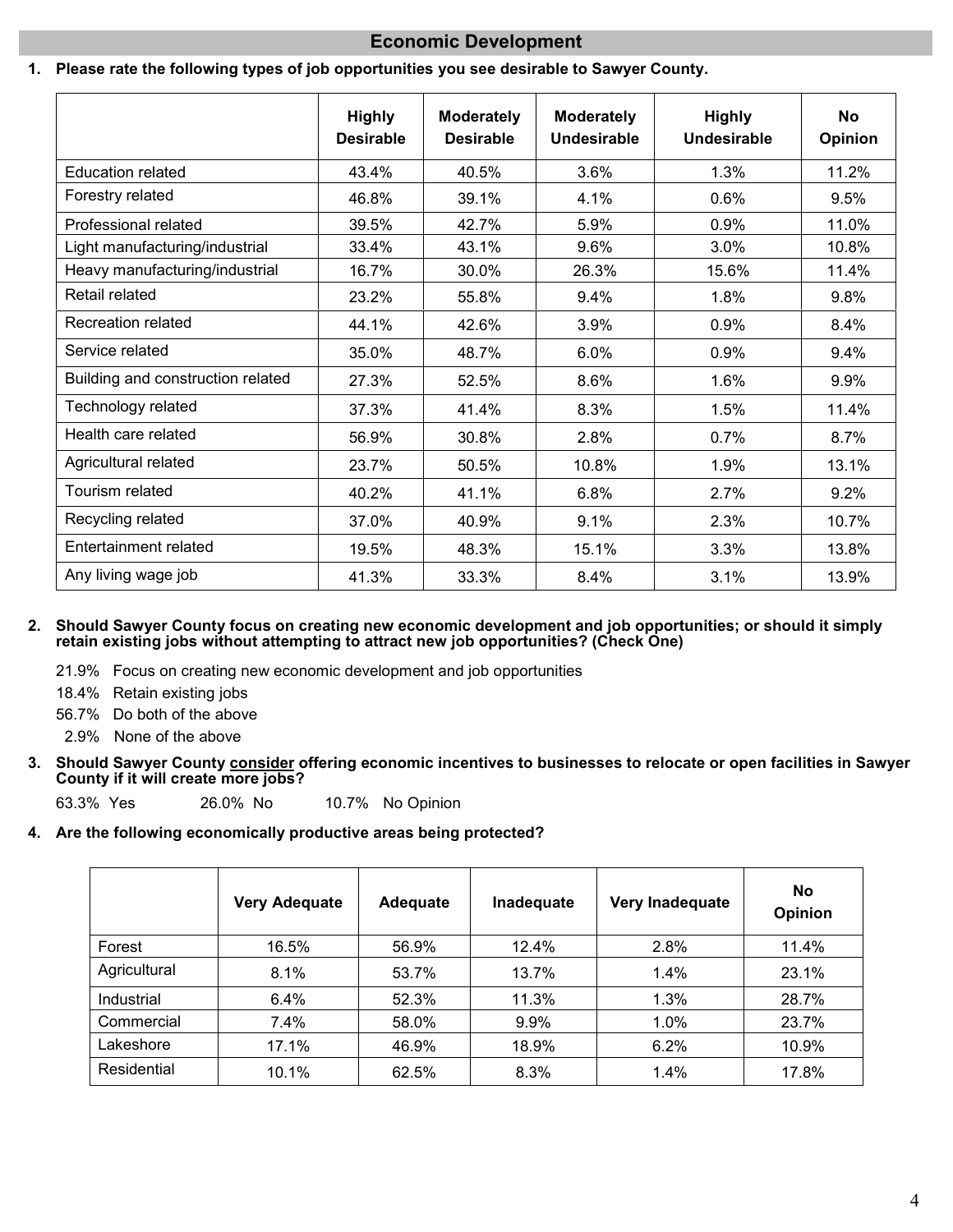### **Utilities and Community Facilities**

**1. Please examine the following elements of life in your community, then check the level of importance and the level of satisfaction you associate with each of these services provided:**

|                                          |                          |           | <b>Level of Importance</b> |                                    |                      | <b>Level of Satisfaction</b>    |       |                        |                       |                      |
|------------------------------------------|--------------------------|-----------|----------------------------|------------------------------------|----------------------|---------------------------------|-------|------------------------|-----------------------|----------------------|
|                                          | <b>Very</b><br>Important | Important | Un-                        | Very<br>Un-<br>important important | <b>No</b><br>Opinion | <b>Very</b><br><b>Satisfied</b> |       | Satisfied Un-satisfied | Very Un-<br>satisfied | <b>No</b><br>Opinion |
| <b>Medical facilities</b>                | 70.1%                    | 26.9%     | 0.6%                       | 0.1%                               | 2.3%                 | 13.2%                           | 55.2% | 16.9%                  | 3.8%                  | 10.9%                |
| aw enforcement.                          | 65.7%                    | 31.0%     | 1.2%                       | 0.4%                               | 1.6%                 | 12.4%                           | 64.1% | 12.6%                  | 2.9%                  | 8.0%                 |
| Fire protection                          | 67.3%                    | 29.8%     | 0.9%                       | 0.1%                               | 1.2%                 | 14.0%                           | 64.0% | 8.9%                   | 1.9%                  | 11.3%                |
| Streets and roads                        | 41.1%                    | 55.8%     | 1.8%                       | 0.1%                               | 2.3%                 | 10.1%                           | 73.4% | 10.8%                  | 1.9%                  | 3.9%                 |
| <b>Bridges</b>                           | 38.5%                    | 56.4%     | 2.1%                       | 0.1%                               | 3.0%                 | 8.7%                            | 74.0% | 6.5%                   | 1.0%                  | 9.9%                 |
| _ibraries                                | 30.1%                    | 47.2%     | 12.5%                      | 2.5%                               | 7.7%                 | 24.1%                           | 48.4% | 4.6%                   | 0.5%                  | 22.4%                |
| Clean drinking water                     | 73.4%                    | 23.9%     | 0.6%                       | 0.0%                               | 2.1%                 | 21.6%                           | 62.0% | 6.9%                   | 1.2%                  | 8.3%                 |
| K-12 education                           | 46.2%                    | 33.5%     | 6.8%                       | 2.7%                               | 10.7%                | 12.6%                           | 49.0% | 5.2%                   | 1.1%                  | 32.1%                |
| Secondary education                      | 33.7%                    | 40.7%     | 11.2%                      | 2.8%                               | 11.7%                | 7.5%                            | 44.5% | 10.1%                  | 2.0%                  | 35.9%                |
| Town/village/city<br>government services | 30.5%                    | 57.5%     | 7.2%                       | 1.2%                               | 3.5%                 | 7.4%                            | 63.5% | 13.2%                  | 3.4%                  | 12.6%                |
| County government<br>services            | 29.6%                    | 57.5%     | 7.1%                       | 1.6%                               | 4.3%                 | 6.7%                            | 63.0% | 13.0%                  | 3.0%                  | 14.2%                |
| Retail/service<br>businesses             | 25.6%                    | 63.2%     | 6.6%                       | 0.9%                               | 3.7%                 | 6.9%                            | 69.6% | 13.6%                  | 1.4%                  | 8.6%                 |
| Industry                                 | 20.0%                    | 48.4%     | 16.4%                      | 4.4%                               | 10.9%                | 3.3%                            | 46.4% | 16.5%                  | 2.8%                  | 31.1%                |
| Health services                          | 60.2%                    | 34.0%     | 2.0%                       | 0.3%                               | 3.5%                 | 8.6%                            | 57.1% | 15.6%                  | 3.2%                  | 15.5%                |
| Parks                                    | 28.9%                    | 55.1%     | 10.1%                      | 1.1%                               | 4.8%                 | 7.7%                            | 63.7% | 9.9%                   | 2.4%                  | 16.3%                |
| Housing                                  | 23.5%                    | 52.6%     | 11.2%                      | 2.2%                               | 10.4%                | 4.2%                            | 55.2% | 11.3%                  | 1.7%                  | 27.6%                |
| Child care                               | 18.0%                    | 36.1%     | 16.8%                      | 5.6%                               | 23.5%                | 3.8%                            | 36.0% | 6.0%                   | 1.2%                  | 53.0%                |
| Motorized recreation                     | 14.9%                    | 33.2%     | 24.6%                      | 19.3%                              | 8.0%                 | 7.5%                            | 45.2% | 11.3%                  | 6.2%                  | 29.8%                |
| Non-motorized<br>recreation              | 26.4%                    | 49.8%     | 13.0%                      | 3.3%                               | 7.5%                 | 9.1%                            | 59.2% | 10.2%                  | 2.2%                  | 19.3%                |
| Telecommunications                       | 32.5%                    | 49.7%     | 8.7%                       | 1.9%                               | 7.1%                 | 4.3%                            | 44.7% | 24.2%                  | 10.0%                 | 16.8%                |
| Recycling                                | 42.0%                    | 45.6%     | 5.7%                       | 2.1%                               | 4.5%                 | 5.9%                            | 53.0% | 19.6%                  | 6.5%                  | 15.0%                |

**2. Suppose you were a local official and revenues increased by \$100 this year. How would you distribute this additional \$100 given the following choices? For example, would you distribute \$20 to five categories, \$100 in one, or some other pattern?**

| <b>Dollar</b><br><b>Amount</b> |      | <b>Reduce</b><br>Taxes | <b>Increase</b><br>spending<br>for public<br>services<br>(fire/police) | <b>Increase</b><br>spending<br>for<br>education | <b>Increase</b><br>spending for<br>transportation | <b>Increase</b><br>spending for<br>social<br>services | <b>Increase</b><br>spending<br>for<br>housing | <b>Increase</b><br>spending<br>for natural<br>resources | <b>Increase</b><br>spending<br>for ED |
|--------------------------------|------|------------------------|------------------------------------------------------------------------|-------------------------------------------------|---------------------------------------------------|-------------------------------------------------------|-----------------------------------------------|---------------------------------------------------------|---------------------------------------|
|                                | \$5  | 1.3%                   | 3.4%                                                                   | 3.7%                                            | 12.8%                                             | 10.0%                                                 | 11.1%                                         | 3.1%                                                    | 5.1%                                  |
|                                | \$10 | 6.5%                   | 19.3%                                                                  | 20.1%                                           | 42.2%                                             | 38.3%                                                 | 41.2%                                         | 17.4%                                                   | 24.3%                                 |
|                                | \$15 | 1.1%                   | 2.6%                                                                   | 3.3%                                            | 2.5%                                              | 5.2%                                                  | 4.4%                                          | 3.0%                                                    | 2.9%                                  |
|                                | \$20 | 17.1%                  | 37.3%                                                                  | 38.0%                                           | 28.8%                                             | 30.4%                                                 | 28.4%                                         | 33.2%                                                   | 34.3%                                 |
|                                | \$25 | 5.7%                   | 15.3%                                                                  | 13.9%                                           | 6.8%                                              | 8.6%                                                  | $8.0\%$                                       | 13.1%                                                   | 12.5%                                 |
|                                | \$30 | 3.6%                   | 5.8%                                                                   | 5.9%                                            | 1.5%                                              | 2.4%                                                  | 2.3%                                          | 6.2%                                                    | 5.5%                                  |
|                                | \$35 | 0.4%                   | $0.7\%$                                                                | 0.6%                                            | $0.6\%$                                           | 0.2%                                                  | $0.0\%$                                       | 0.5%                                                    | 0.3%                                  |
|                                | \$40 | 5.9%                   | 4.2%                                                                   | 3.8%                                            | 1.5%                                              | 1.1%                                                  | 2.9%                                          | 5.0%                                                    | 3.0%                                  |
|                                | \$45 | 0.1%                   | 0.0%                                                                   | 0.1%                                            | $0.0\%$                                           | 0.0%                                                  | $0.0\%$                                       | 0.0%                                                    | 0.0%                                  |
|                                | \$50 | 17.4%                  | 8.4%                                                                   | 7.5%                                            | 2.9%                                              | 2.7%                                                  | 0.2%                                          | 12.8%                                                   | 8.8%                                  |
|                                | \$55 | 0.1%                   | $0.0\%$                                                                | 0.1%                                            | $0.0\%$                                           | $0.0\%$                                               | $0.0\%$                                       | $0.0\%$                                                 | 0.0%                                  |
|                                | \$60 | 3.0%                   | 0.4%                                                                   | 0.3%                                            | 0.0%                                              | 0.2%                                                  | 0.2%                                          | 1.3%                                                    | 0.5%                                  |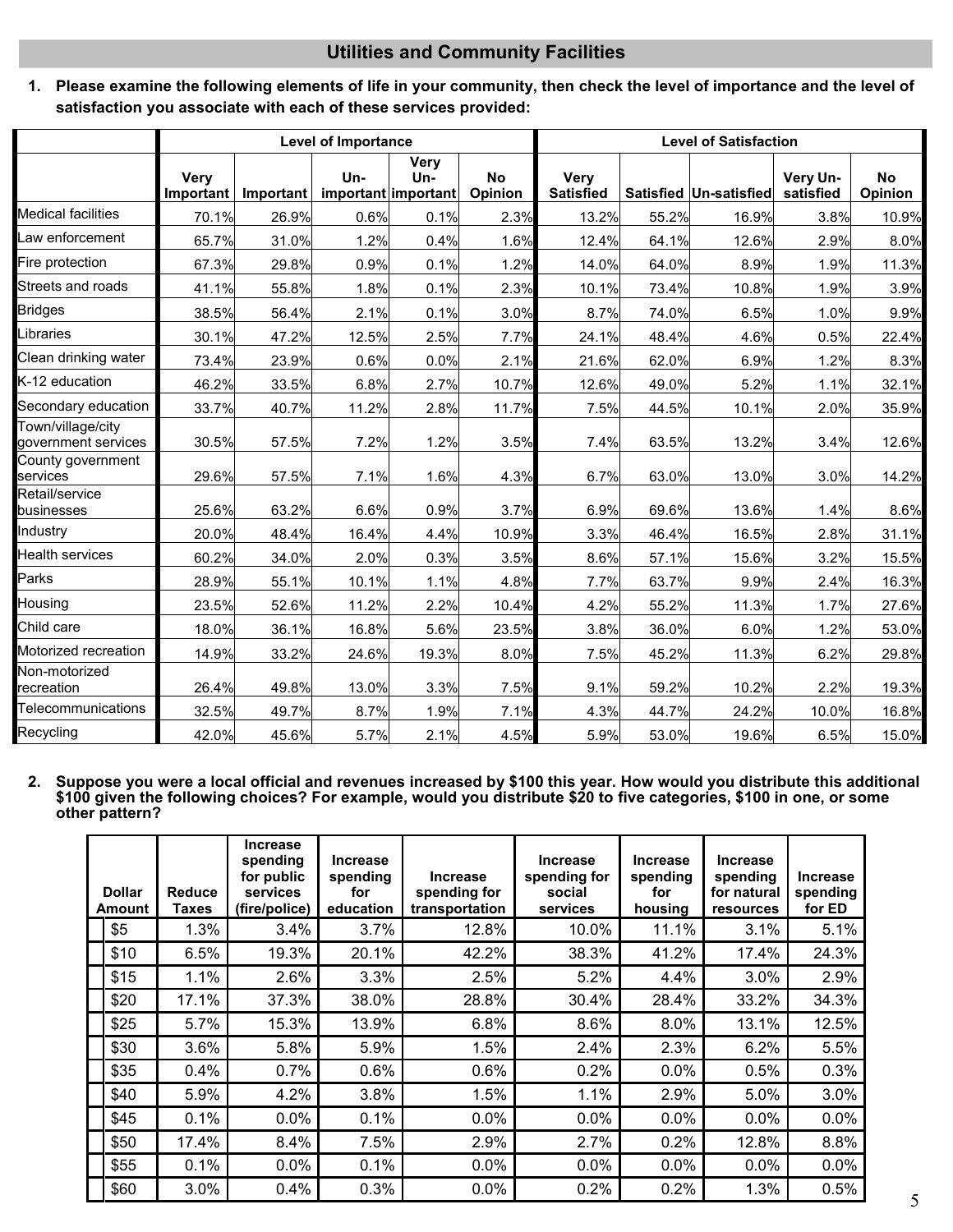| <b>Dollar</b><br><b>Amount</b> | Reduce<br>Taxes | <b>Increase</b><br>spending<br>for public<br>services<br>(fire/police) | <b>Increase</b><br>spending<br>for<br>education | <b>Increase</b><br>spending for<br>transportation | <b>Increase</b><br>spending for<br>social<br>services | <b>Increase</b><br>spending<br>for<br>housing | <b>Increase</b><br>spending<br>for natural<br>resources | <b>Increase</b><br>spending<br>for ED |
|--------------------------------|-----------------|------------------------------------------------------------------------|-------------------------------------------------|---------------------------------------------------|-------------------------------------------------------|-----------------------------------------------|---------------------------------------------------------|---------------------------------------|
| \$65                           | 0.1%            | 0.0%                                                                   | 0.0%                                            | $0.0\%$                                           | 0.0%                                                  | $0.0\%$                                       | $0.0\%$                                                 | 0.0%                                  |
| \$70                           | 0.9%            | 0.2%                                                                   | 0.2%                                            | 0.0%                                              | 0.0%                                                  | 0.0%                                          | 0.6%                                                    | 0.3%                                  |
| \$75                           | 1.6%            | 0.2%                                                                   | 0.4%                                            | 0.2%                                              | 0.3%                                                  | 0.0%                                          | 0.4%                                                    | 0.0%                                  |
| \$80                           | 3.7%            | 0.3%                                                                   | 0.4%                                            | 0.0%                                              | 0.0%                                                  | 0.0%                                          | 0.4%                                                    | 0.4%                                  |
| \$85                           | 0.1%            | 0.1%                                                                   | $0.0\%$                                         | 0.0%                                              | 0.0%                                                  | 0.0%                                          | 0.0%                                                    | 0.0%                                  |
| \$90                           | 0.6%            | 0.3%                                                                   | 0.1%                                            | $0.0\%$                                           | 0.0%                                                  | 0.0%                                          | 0.1%                                                    | 0.0%                                  |
| \$95                           | 0.1%            | $0.0\%$                                                                | $0.0\%$                                         | 0.0%                                              | 0.0%                                                  | 0.0%                                          | $0.0\%$                                                 | 0.0%                                  |
| \$100                          | 30.8%           | 1.8%                                                                   | 1.6%                                            | 0.2%                                              | 0.6%                                                  | 0.2%                                          | 3.0%                                                    | 2.0%                                  |

**3. Suppose that local revenues decreased by \$100 this year. If forced to balance the budget, how would you make up for the lost revenue? For example, would you distribute \$20 to five categories, \$100 in one, or some other pattern?**

| <b>Dollar</b><br><b>Amount</b> | <b>Increase</b><br><b>Taxes</b> | <b>Decrease</b><br>spending for<br>public<br>services<br>(fire/police) | <b>Decrease</b><br>spending<br>for<br>education | <b>Decrease</b><br>spending for<br>transportation | <b>Decrease</b><br>spending for<br>social<br>services | <b>Decrease</b><br>spending<br>for<br>housing | <b>Decrease</b><br>spending<br>for natural<br>resources | <b>Decrease</b><br>spending<br>for ED |
|--------------------------------|---------------------------------|------------------------------------------------------------------------|-------------------------------------------------|---------------------------------------------------|-------------------------------------------------------|-----------------------------------------------|---------------------------------------------------------|---------------------------------------|
| \$5                            | 3.7%                            | 11.3%                                                                  | 9.2%                                            | 3.4%                                              | 3.6%                                                  | 2.1%                                          | 5.2%                                                    | 2.2%                                  |
| \$10                           | 21.3%                           | 41.4%                                                                  | 29.0%                                           | 17.5%                                             | 19.1%                                                 | 17.5%                                         | 28.9%                                                   | 20.0%                                 |
| \$15                           | 2.0%                            | 2.8%                                                                   | 3.7%                                            | 3.1%                                              | 2.5%                                                  | 2.3%                                          | 4.6%                                                    | 2.9%                                  |
| \$20                           | 23.0%                           | 27.4%                                                                  | 32.6%                                           | 41.1%                                             | 34.9%                                                 | 41.7%                                         | 32.2%                                                   | 32.8%                                 |
| \$25                           | 5.0%                            | 5.7%                                                                   | 8.3%                                            | 13.0%                                             | 12.4%                                                 | 14.1%                                         | 8.0%                                                    | 8.0%                                  |
| \$30                           | 5.0%                            | 2.3%                                                                   | 2.8%                                            | 5.4%                                              | 4.6%                                                  | 5.3%                                          | 3.5%                                                    | 3.5%                                  |
| \$35                           | 0.5%                            | 0.0%                                                                   | 0.0%                                            | 0.3%                                              | 0.1%                                                  | 0.3%                                          | 0.2%                                                    | 0.2%                                  |
| \$40                           | 4.8%                            | 0.9%                                                                   | 2.5%                                            | 5.4%                                              | 4.2%                                                  | 4.4%                                          | 4.6%                                                    | 4.6%                                  |
| \$45                           | 0.1%                            | 0.0%                                                                   | 0.0%                                            | 0.0%                                              | 0.1%                                                  | 0.0%                                          | 0.0%                                                    | 0.0%                                  |
| \$50                           | 12.2%                           | 4.8%                                                                   | 6.8%                                            | 8.1%                                              | 10.4%                                                 | 9.3%                                          | 7.3%                                                    | 7.3%                                  |
| \$55                           | 0.1%                            | 0.0%                                                                   | 0.0%                                            | 0.0%                                              | 0.0%                                                  | 0.0%                                          | 0.0%                                                    | 0.0%                                  |
| \$60                           | 2.1%                            | 0.4%                                                                   | 0.7%                                            | 0.7%                                              | 1.4%                                                  | 0.5%                                          | 0.6%                                                    | 0.6%                                  |
| \$65                           | 0.4%                            | 0.0%                                                                   | 0.0%                                            | 0.0%                                              | 0.0%                                                  | 0.0%                                          | 0.0%                                                    | 0.0%                                  |
| \$70                           | 0.4%                            | 0.2%                                                                   | 0.0%                                            | 0.2%                                              | 0.1%                                                  | 0.1%                                          | 0.1%                                                    | 0.1%                                  |
| \$75                           | 0.5%                            | 0.2%                                                                   | 0.8%                                            | 0.2%                                              | 0.6%                                                  | 0.1%                                          | 0.0%                                                    | 0.0%                                  |
| \$80                           | 1.2%                            | 0.2%                                                                   | 0.6%                                            | 0.4%                                              | 0.8%                                                  | 0.1%                                          | 0.3%                                                    | 0.3%                                  |
| \$85                           | 0.4%                            | 0.0%                                                                   | 0.0%                                            | 0.0%                                              | 0.0%                                                  | 0.0%                                          | 0.0%                                                    | 0.0%                                  |
| \$90                           | 0.5%                            | 0.0%                                                                   | 0.0%                                            | 0.2%                                              | 0.0%                                                  | 0.0%                                          | 0.0%                                                    | 0.0%                                  |
| \$95                           | 0.0%                            | 0.0%                                                                   | 0.0%                                            | 0.0%                                              | 0.2%                                                  | 0.0%                                          | 0.0%                                                    | 0.0%                                  |
| \$100                          | 16.7%                           | 2.5%                                                                   | 3.2%                                            | 1.1%                                              | 5.1%                                                  | 2.3%                                          | 4.4%                                                    | 4.4%                                  |

# **Land Use**

### **1. How adequate are county land use policies and regulations?**

|                      | Verv<br>Adequate | <b>Adequate</b> | Inadequate | Verv<br>Inadequate | <b>No Opinion</b> |
|----------------------|------------------|-----------------|------------|--------------------|-------------------|
| Land Use Policies    | 14.8%            | 48.5%           | 14.4%      | 3.1%               | 19.2%             |
| Land Use Regulations | 15.1%            | 46.1%           | 15.7%      | 4.1%               | 19.0%             |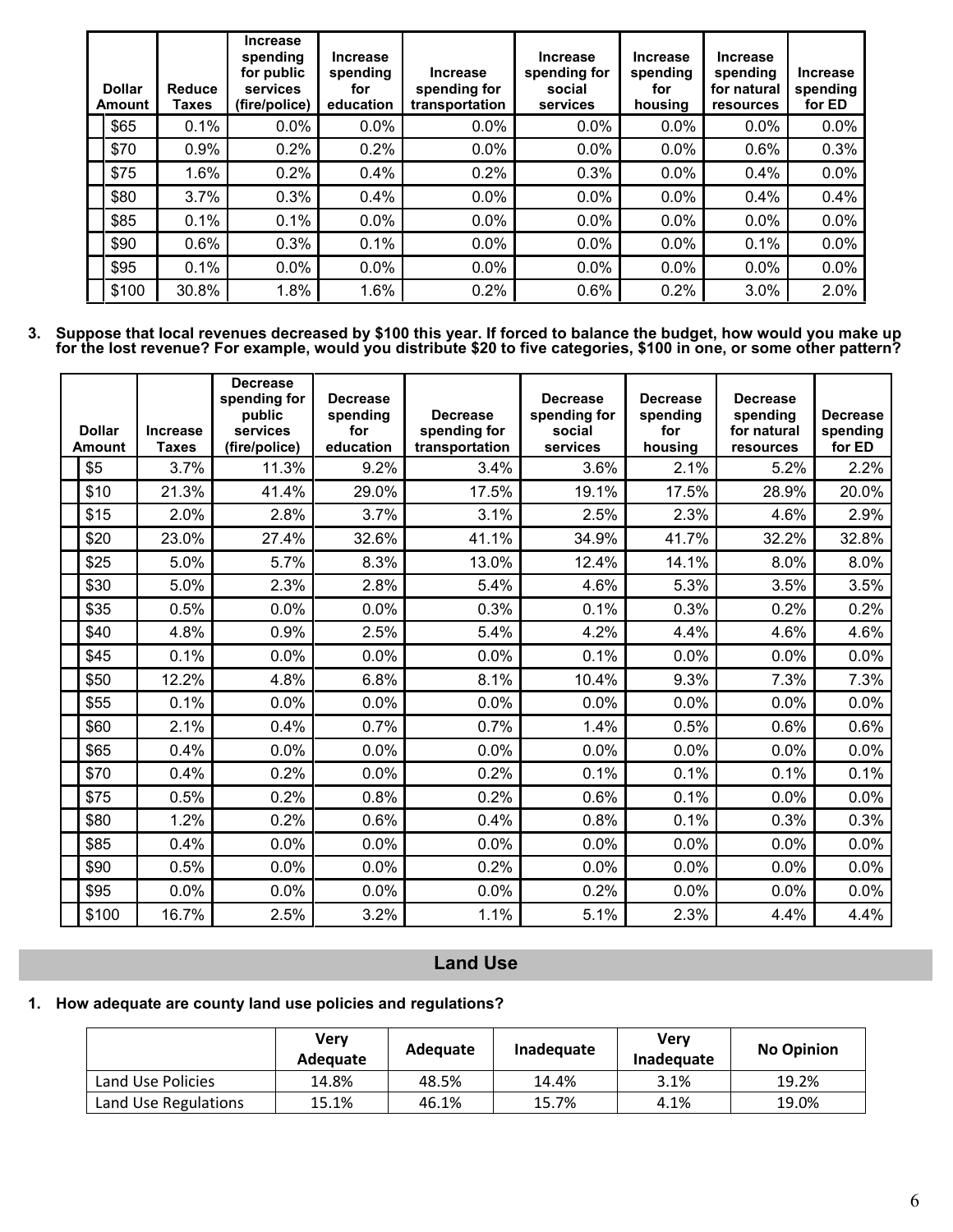**2. Fragmentation of forest lands is the splitting of large blocks of land to smaller sized parcels where homes and cabins could be built.**

**a. Steps should be taken to reduce forest fragmentation. (Circle One)**

| <b>Strongly</b><br>Agree | Agree | <b>Disagree</b> | <b>Strongly</b><br><b>Disagree</b> | <b>No Opinion</b> |  |
|--------------------------|-------|-----------------|------------------------------------|-------------------|--|
| 37.1%                    | 34.0% | 15.3%           | 7.6%                               | 6.1%              |  |

**b. Fragmentation also occurs with farmlands. Steps should be taken to reduce farmland fragmentation. (Circle One)**

| <b>Strongly</b><br>Agree | Agree | <b>Disagree</b> | <b>Strongly</b><br><b>Disagree</b> | <b>No Opinion</b> |
|--------------------------|-------|-----------------|------------------------------------|-------------------|
| 28.5%                    | 35.7% | 19.9%           | 6.7%                               | 9.3%              |

**c. Fragmentation of lands will increase over the next 10 years.**

| <b>Strongly</b><br>Agree | <b>Disagree</b><br>Agree |      | Strongly<br><b>Disagree</b> | <b>No Opinion</b> |  |
|--------------------------|--------------------------|------|-----------------------------|-------------------|--|
| 20.3%                    | 57.2%                    | 8.5% | 3.6%                        | 10.5%             |  |

- **3. There has been an increased interest to consider "green"technologies such as solar panels and wind turbines to produce energy on/at residential properties. Please respond to the following questions that best fits your opinion.**
	- **a. Residential land owners should be allowed to construct the following:**

|                      | <b>Strongly</b><br>Agree | Agree | <b>Disagree</b> | <b>Strongly</b><br><b>Disagree</b> | No<br><b>Opinion</b> |
|----------------------|--------------------------|-------|-----------------|------------------------------------|----------------------|
| Solar Panels         | 68.1%                    | 28.7% | 1.0%            | 0.6%                               | 1.6%                 |
| <b>Wind Turbines</b> | 51.5%                    | 32.7% | 8.9%            | 3.4%                               | 3.5%                 |
| Methane Digester     | 28.5%                    | 27.7% | 15.5%           | 3.9%                               | 24.3%                |
| Outdoor Wood Burner  | 32.0%                    | 38.5% | 16.6%           | 6.5%                               | 6.5%                 |

**b. Wind turbines should be allowed to be constructed within view from lakes and shorelands (Circle One)?**

| <b>Strongly</b><br>Agree | Agree | <b>Disagree</b> | Strongly<br><b>Disagree</b> | Νo<br><b>Opinion</b> |  |
|--------------------------|-------|-----------------|-----------------------------|----------------------|--|
| 14.8%                    | 33.7% | 23.9%           | 21.1%                       | 6.4%                 |  |

**4. Please indicate your opinion on the appropriate balance between private property rights versus community property rights by placing an 'X"along the number scale below?**

| 100% Private | 50% Private                                                              | 100% Community |
|--------------|--------------------------------------------------------------------------|----------------|
|              | Property Rights………………………………………50% Community………………………………………Property Right |                |

**100..**[26.1%]**..80..**[26.7%]..**60..**[11.4%]..**40..**[7.4%]..**20..** [20.2%]..**0**..[3.3%]..**20**..[1.8%]..**40**.. [1.5%]..**60**..[1.1%]..**80**..[0.5%]..**100**

#### **6. Indicate your level of agreement regarding where new housing development should be located in Sawyer County.**

|                                                                                                                 | <b>Strongly</b><br>Agree | Agree | <b>Disagree</b> | <b>Strongly</b><br><b>Disagree</b> | <b>No</b><br><b>Opinion</b> |
|-----------------------------------------------------------------------------------------------------------------|--------------------------|-------|-----------------|------------------------------------|-----------------------------|
| Within or adjacent to villages and cities                                                                       | 43.9%                    | 10.4% | $8.0\%$         | 16.0%                              | 8.6%                        |
| On individual residential lots scattered throughout<br>the county                                               | 47.9%                    | 44.2% | 23.8%           | 40.9%                              | 41.9%                       |
| Anywhere there is a suitable site for development                                                               | 2.0%                     | 25.2% | 35.4%           | 23.3%                              | 25.2%                       |
| Away from active farm operations                                                                                | 1.2%                     | 12.1% | 25.3%           | $4.0\%$                            | 10.3%                       |
| Near active farm operations as long as residential<br>development does not interfere with farming<br>operations | 5.0%                     | 8.1%  | $7.4\%$         | 15.9%                              | 14.1%                       |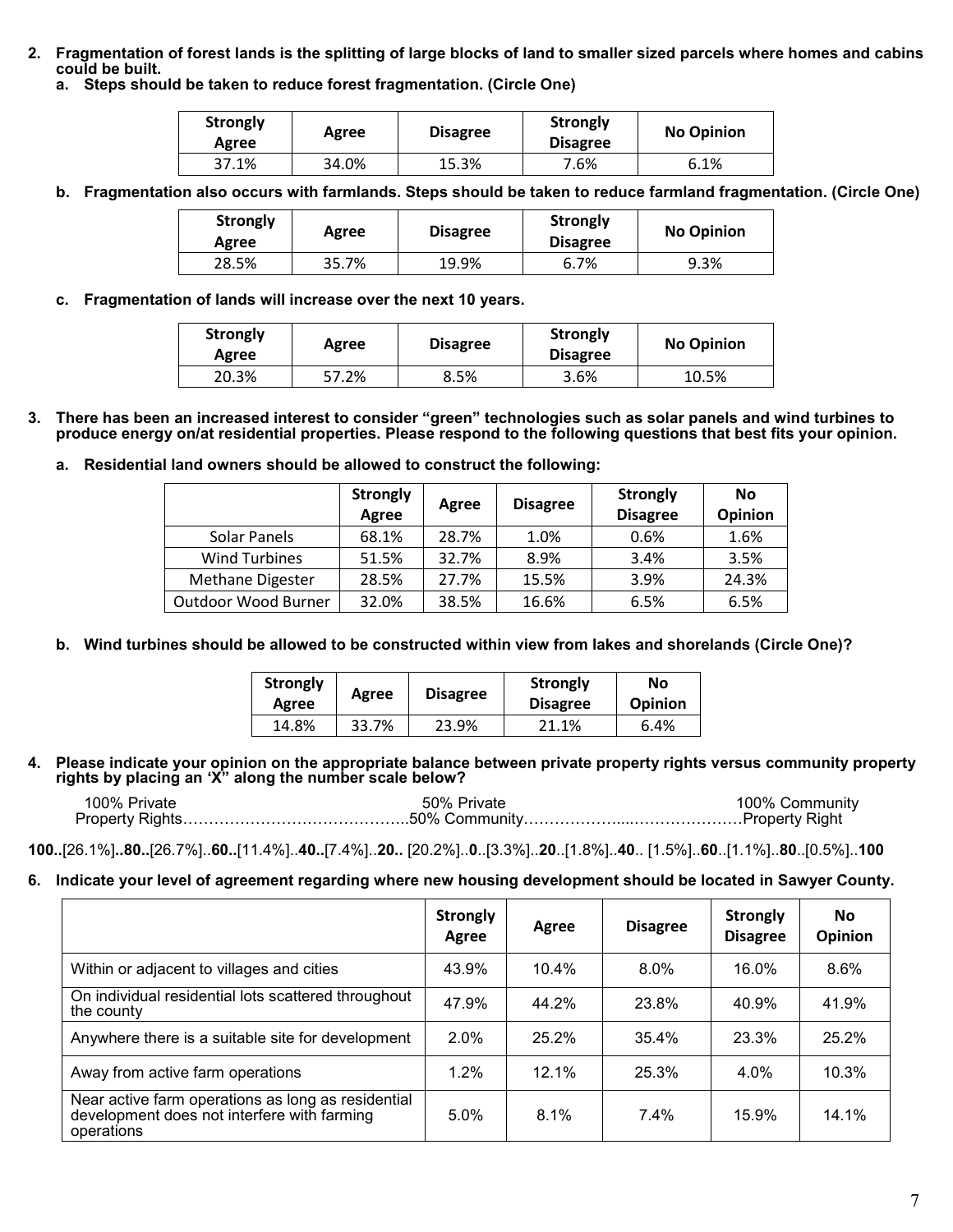**7. Consider this: Residential subdivisions can take a 40 acre tract and create twenty 2-acre home sites for residential development. Another form of development is residential cluster development or conservation subdivision where a 40 acre tract would have twenty home sites clustered together on 15 acres with the remaining 25 acres in open space for access by the property owners in the cluster/conservation subdivision.**

**Would you prefer seeing more residential cluster development or conservation subdivisions developed as described above?**

41.1% Yes 25.3% No 33.6% Not sure

#### **State Comprehensive Planning Grant Program Planning Goals**

**1. Of the following State Comprehensive Planning Goals, please check the 5 goals that are most important to you. The goals will help address specific sections of the comprehensive plan and provide guidance to the Sawyer County Comprehensive Plan Development Committee.**

|    | Goal                                                                                                                                                                                                                                                      |       |
|----|-----------------------------------------------------------------------------------------------------------------------------------------------------------------------------------------------------------------------------------------------------------|-------|
| 1. | Promote the redevelopment of lands with existing infrastructure (utilities, roads) and public services and the<br>maintenance and rehabilitation of existing residential, commercial and industrial structures.                                           | 40.4% |
| 2. | Encourage neighborhood designs that support a range of transportation choices.                                                                                                                                                                            | 9.9%  |
| 3. | Protect natural areas, including wetlands, wildlife habitats, lakes, woodland, open spaces and groundwater<br>resources                                                                                                                                   | 83.2% |
| 4. | Protection of economically productive areas, including farmland and forests.                                                                                                                                                                              | 56.7% |
| 5. | Encourage land uses, densities (the number of people or buildings that exist in relationship to the surrounding<br>area) and regulations that promote efficient development patterns and relatively low municipal, state government<br>and utility costs. | 35.9% |
| 6. | Preserve cultural, historical and archaeological sites.                                                                                                                                                                                                   | 32.0% |
| 7. | Encourage coordination and cooperation among nearby units of government.                                                                                                                                                                                  | 31.5% |
| 8. | Build community identity by revitalizing main streets and enforcing design standards.                                                                                                                                                                     | 17.2% |
| 9. | Provide an adequate supply of affordable housing for individuals of all income levels throughout each community.                                                                                                                                          | 23.0% |
|    | 10. Provide adequate infrastructure and public services and an adequate supply of developable land to meet existing<br>and future market demand for residential, commercial and industrial uses.                                                          | 22.9% |
|    | 11. Promote the expansion or stabilization of the current economic base and the creation of a range of employment<br>opportunities at the state, regional and local levels.                                                                               | 29.8% |
|    | 12. Balance individual property rights with community interests and goals.                                                                                                                                                                                | 40.7% |
|    | 13. Engage in planning and development of land uses that create or preserve varied and unique urban and rural<br>communities.                                                                                                                             | 26.3% |
|    | 14. Provide an integrated, efficient and economical transportation system that affords mobility, convenience and<br>safety and that meets the needs of all citizens, including transit-dependant and disabled citizens.                                   | 26.7% |

- **2. If you were telling a friend about what you value most about spending time in your community, what would you tell them?**
- **3. If you were communicating to a town, village, city or county official about the three primary issues facing Sawyer County in the future, what issues would you identify?**

| 2<br>. . |  |
|----------|--|
| 2<br>v.  |  |

**\_\_\_\_\_\_\_\_\_\_\_\_\_\_\_\_\_\_\_\_\_\_\_\_\_\_\_\_\_\_\_\_\_\_\_\_\_\_\_\_\_\_\_\_\_\_\_\_\_\_\_\_\_\_\_\_\_\_\_\_\_\_\_\_\_\_\_\_\_\_\_\_\_\_\_\_\_\_\_\_\_\_\_\_\_\_\_\_\_\_\_\_\_\_\_\_\_\_\_\_ \_\_\_\_\_\_\_\_\_\_\_\_\_\_\_\_\_\_\_\_\_\_\_\_\_\_\_\_\_\_\_\_\_\_\_\_\_\_\_\_\_\_\_\_\_\_\_\_\_\_\_\_\_\_\_\_\_\_\_\_\_\_\_\_\_\_\_\_\_\_\_\_\_\_\_\_\_\_\_\_\_\_\_\_\_\_\_\_\_\_\_\_\_\_\_\_\_\_**

#### **Demographics**

#### **1. What is your gender?**

69.6% Male 30.4% Female

**2. What is your age range (Circle One)?**

| 18-24 | 25-34 | 35-44 | 45-54           | 55-64 | 65-74 | 75<br>and<br>over |
|-------|-------|-------|-----------------|-------|-------|-------------------|
| 0.6%  | 2.3%  | 8.1%  | 22.6%<br>$\sim$ | 32.8% | 22.9% | 10.6%             |